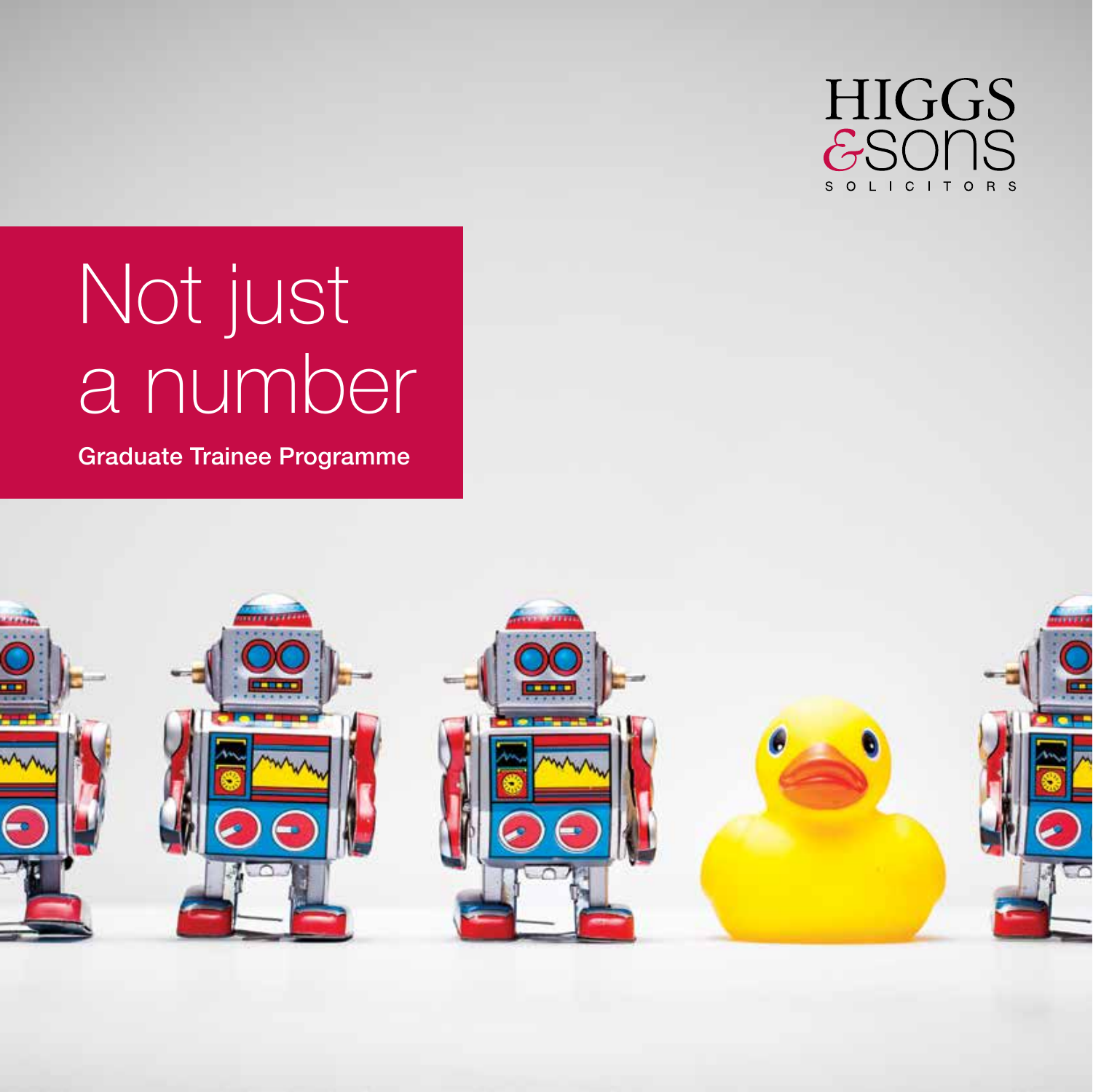## **Wanted** team players Individuals need apply

Playing our people in the right position so that working together we are stronger than the sum of our parts is what we're about… and that's where you come in.

Higgs & Sons is a people business. Our culture is shaped by everyone here. Our team drives new benchmarks in professionalism, innovation and knowledge. Our people are our greatest asset.

We pride ourselves on the quality of our people: skilled, committed, client focussed… sound like you? Great, because individuals like you are so important to us, that's why we have developed one of the finest training programmes around.

From the moment I joined Higgs & Sons more than 30 years ago I was always supported so well in my development as a lawyer and encouraged to achieve at the highest levels.

We believe that the quality of our clients, the quality of the work we do here and the quality of the training we offer make this the firm of choice for young ambitious graduates taking their first step on the career ladder.

I was honoured to become the firm's Managing Partner in my mid 30s and I can genuinely tell anyone looking to join our Trainee programme that there are opportunities here for those with the right enthusiasm and commitment.

Although it makes me feel old, it is also really exciting to see people I interviewed many years ago fulfilling the potential we saw and achieving great things with us.

We aren't looking for Trainees for two years, we want to find a group of future Partners that will continue to take Higgs & Sons from strength to strength.

I hope, once you have found out more about our firm and what it can offer, you will want to join us on our journey.

Paul Hunt, Managing Partner. Higgs & Sons Trainee 1988–90.

# Firm of Choice

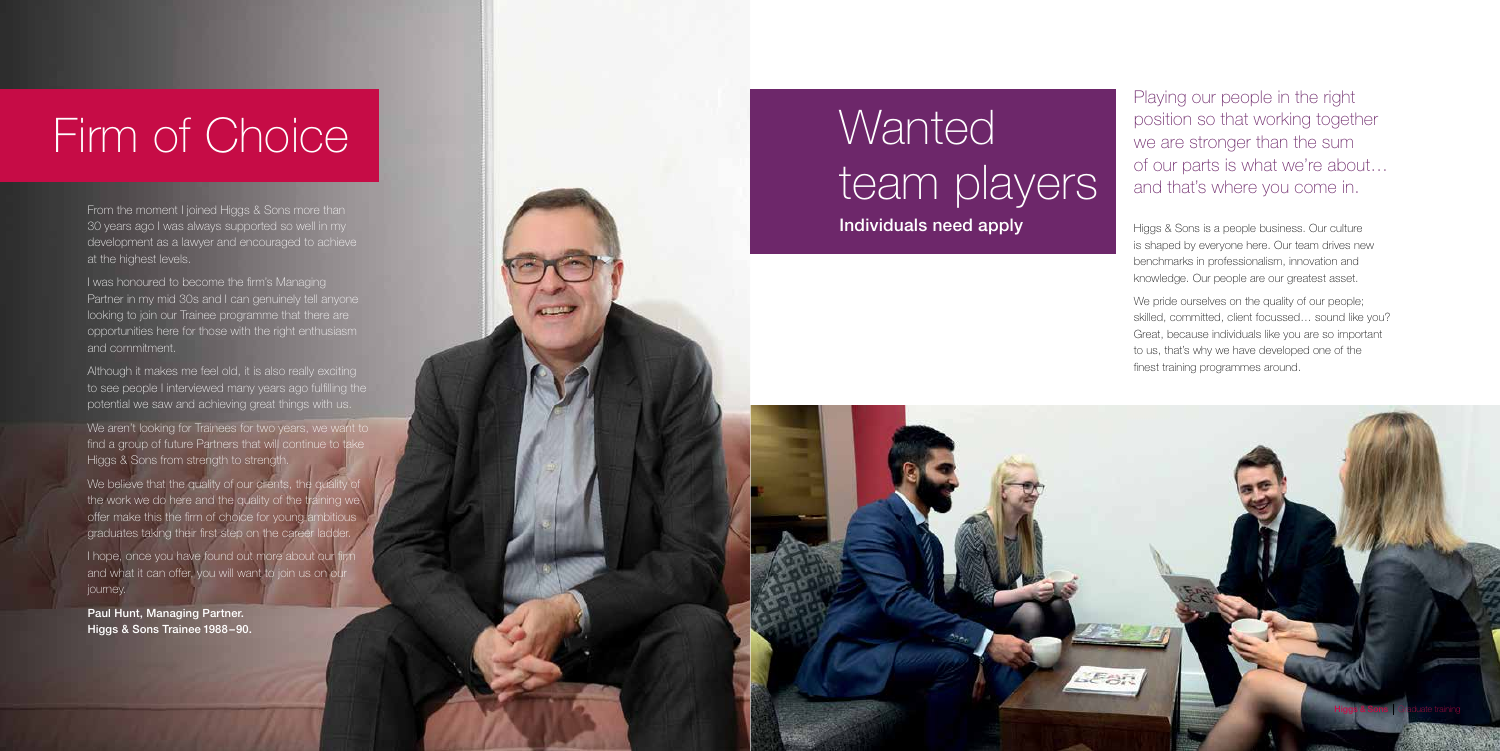# Be Yourself

Standing out from the crowd – it's important, but it has to be for the right reasons.

Being an individual is about a belief in your own abilities and the confidence to know when you need the help from those around you. It's about staying true to your own values whilst embracing those of others. It's recognising that diversity in all its forms does not create barriers, but opens up doors to opportunity.

We want you to bring your individuality to Higgs & Sons so that we can give you the training to help you progress, guiding you, not moulding you.





It's about knowing the right question, and not being afraid to ask it.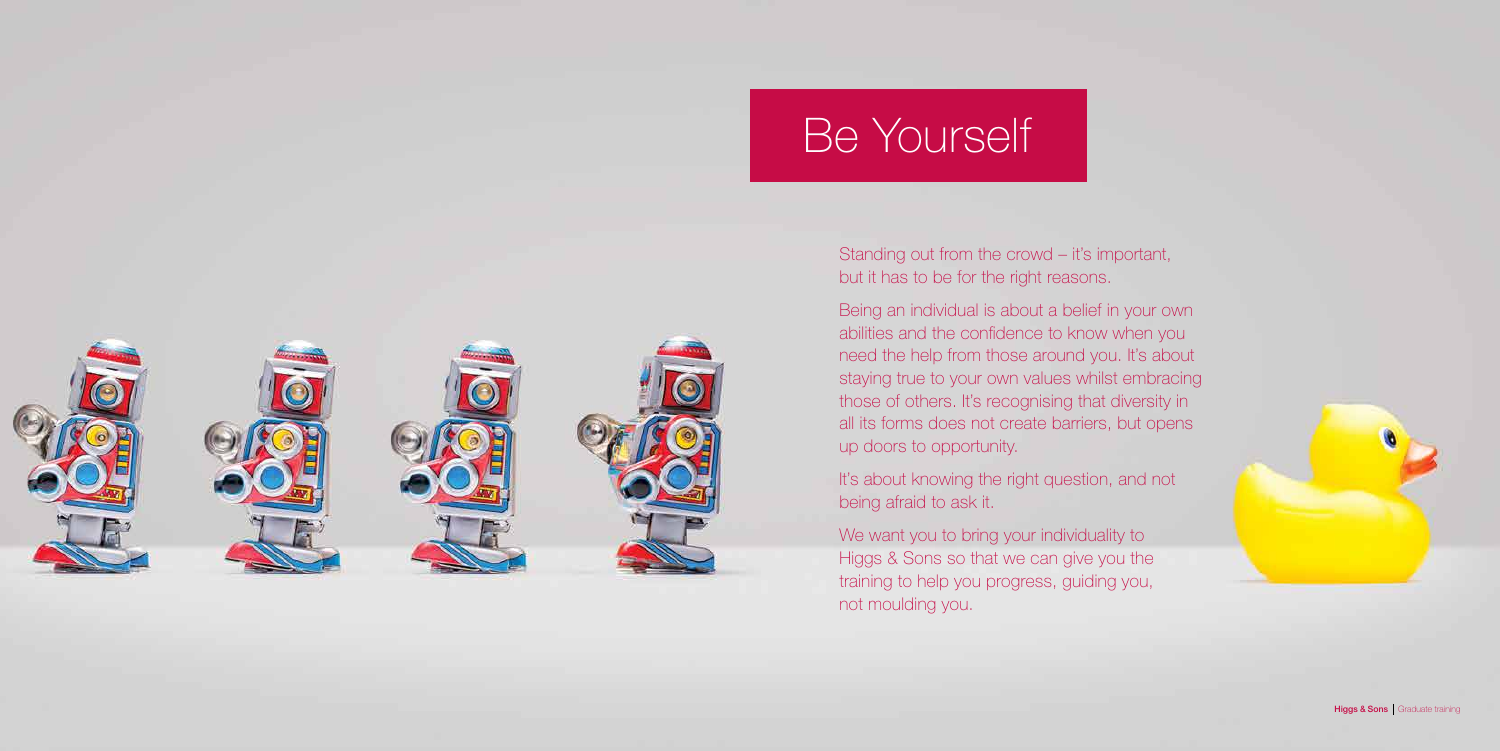We are not a city centre firm... there we've said it! But we don't think a postcode says everything. We are focussed on growing a team of the best lawyers providing top quality advice and support to an impressive list of clients.

> Your training will be hands-on, working with our clients who are based nationwide.

We are located at the heart of the Midlands in prestigious Waterfront offices with easy access to all major road and rail hubs. Parking isn't an issue as there is plenty available here (and it's free!).



NQ roles are usually CONTIT Med in the February before Trainees are due to qualify.

You will benefit from monthly 1 to 1 meetings with a Supervisor so that you  $\operatorname{get}$  the most out of each seat and a regular training diary ensures everything in your development is on track.





# Dare to be different…

Our award winning work will provide you with the **Calibre** of training to take your career to the next level.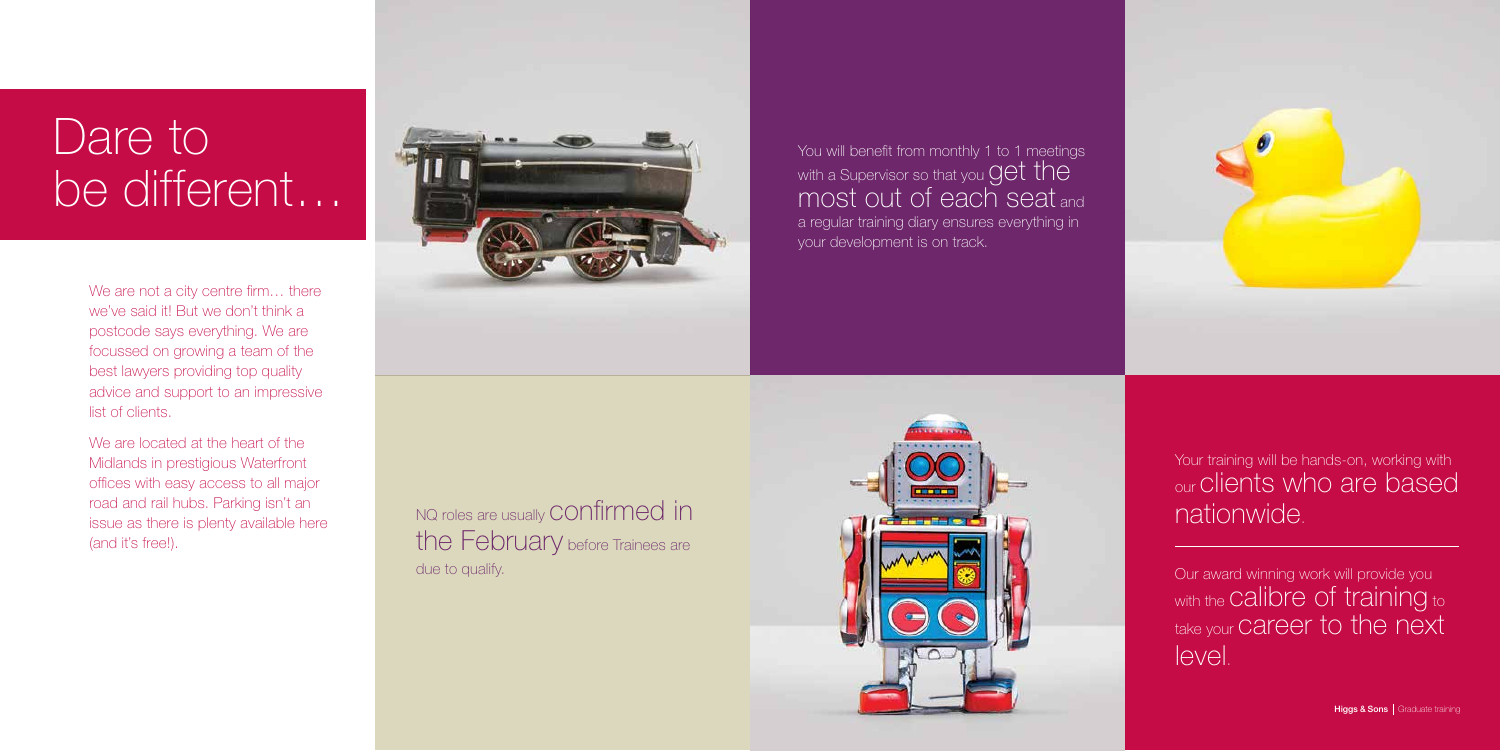We believe in providing the best training possible to motivate our people and enable them to achieve their potential.

Staying with one firm for an entire career may not be as common as it once was – we understand that. But the support, experiences and opportunities for career progression at Higgs & Sons mean that almost half of our current Partners joined as Trainees. So if that's something of interest the opportunity is certainly here for you to continue your career with us to the next level (and beyond).

# **Working** your way up

My hands-on experience and high level of client interaction helped to ensure a smooth transition into qualification

Okay, it's one thing reading all the great things about our Trainee Programme, but what's it like living it? Find out from those who know.

Matt Dudley Partner, Dispute Resolution. Trainee 2005–07

The @HiggsandSons netball team continued their unbeaten run last night beating Eversheds 47-5! The team are improving week upon week – well done ladies!

## I felt as though the firm was really investing in my future

The @HiggsandSons trainees had a great time at the @BTSSEvents laser tag and v-racing event last night

**y** #traineelife #trainhardplayhard

Katie Willems Solicitor, Corporate. Trainee 2013 –15

V ,

V)

Zeb Khan Trainee Solicitor 2018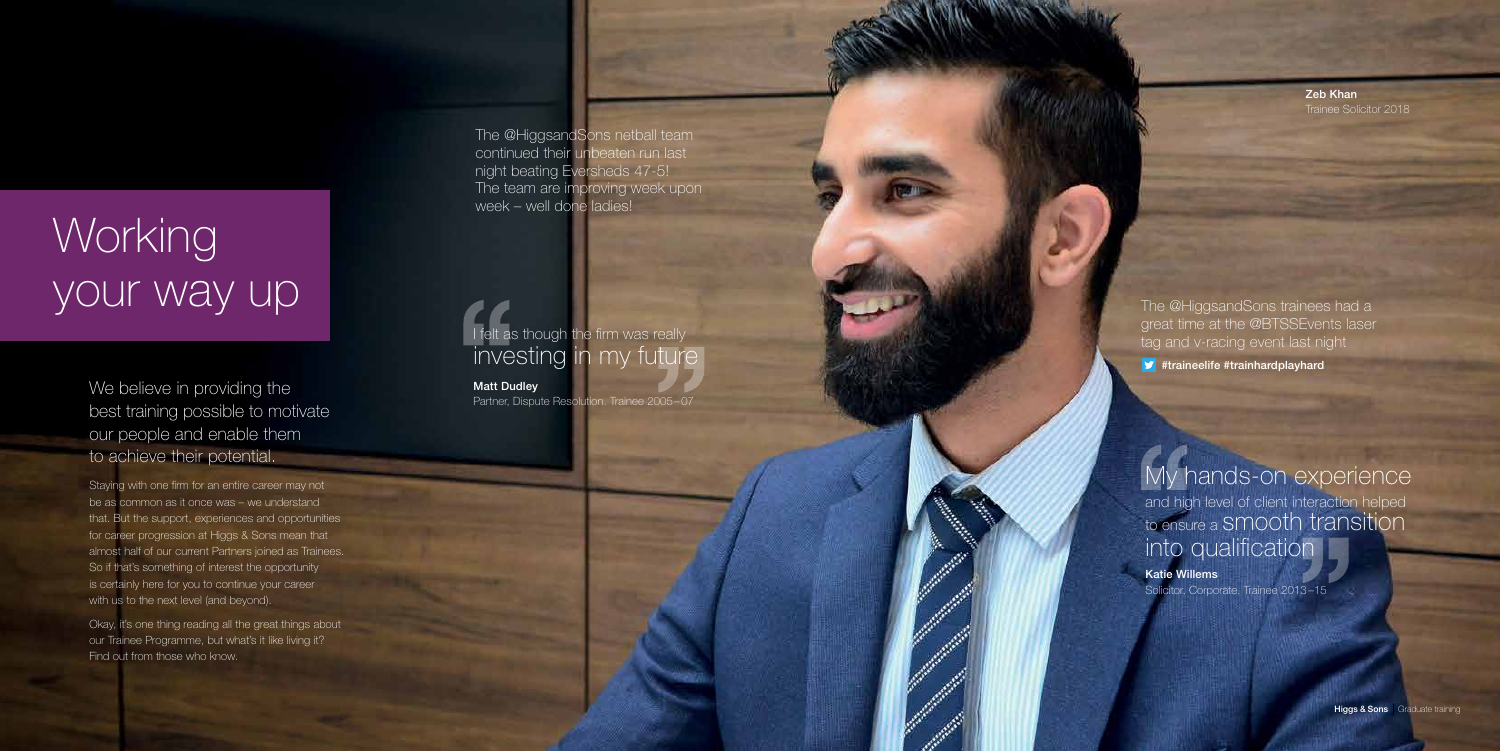# Stand out from the crowd



## Wanted team players

Higgs & Sons is a team of individuals, and that's our strength.

## More than a number

Higgs & Sons is big enough to offer the right experiences, small enough to ensure you never get lost in the crowd.







## Stand out from the crowd

We want people who aren't afraid to wear their hat at a jaunty angle – show us what makes you stand out as a Higgs team player.

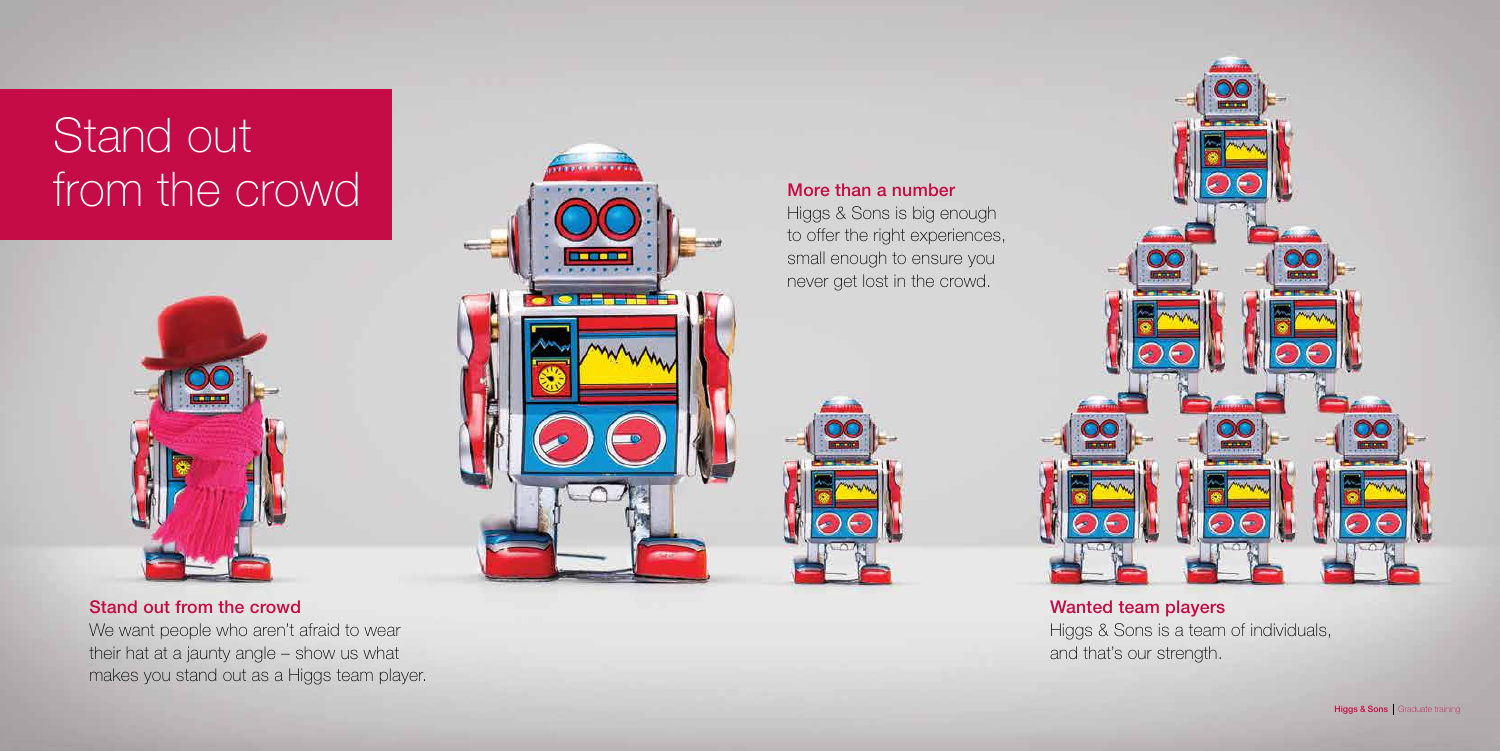You will be invited to attend a range of networking events, from dinners and breakfast clubs to quizzes and sporting events, providing the perfect opportunity to meet other young professionals and recently qualified solicitors who can share their experiences with you.

### Getting active

Football, cricket, netball, golf, hockey; you name it, we play it (there's even been talk of darts!) and the Trainees compete in the BTSS Inter-firm Tournament, which involves anything from rounders to dodgeball.

### Every day is a learning day

We have in the past supported Dudley Mind, the Stroke Association, Alzheimer's Society, the NSPCC, the Prince's Trust and Macmillan Cancer Support. Over the past five years, Higgs' Trainees have helped the firm raise more than £100,000 for good causes – not bad for organising a few cake sales… football tournaments… charity quiz nights… 10k runs… sponsored walks… a three peak challenge…

Our events are renowned throughout the region and you'll not only have the opportunity to learn from the range of topics we offer, you will also be able to help with organising and running the numerous seminars and workshops we host every year.

### Giving something back

Our Trainees play a key role in organising and running numerous fundraising events throughout the year.

… you could even join our award winning choir, Legally Sound, who regularly put on shows in aid of our chosen charity of the year.

Life is all about balance, and we believe developing your career goes far beyond advancing your legal skills. So as well as helping to make you the best lawyer you can be, we also will actively encourage you to raise your own profile and that of the firm by being involved in a whole range of events, activities and fundraisers.

As a Higgs Trainee you will join Birmingham Trainee Solicitors Society (BTSS) so that you can make the most of the networking opportunities available. There are also several other groups through which you can begin to make your mark.

While we want people who are not afraid of hard work, we also recognise that Health and Wellbeing is vital and we emphasise the importance of things outside Higgs that matter to our people. If we run an activity here that interests you, join in – and if you have a passion for something we don't do, tell us – we're always keen to broaden our horizons.

# A balanced aid of our chosen charity of the year.

Trainee Solicitor 2018

Higgs & Sons | Graduate training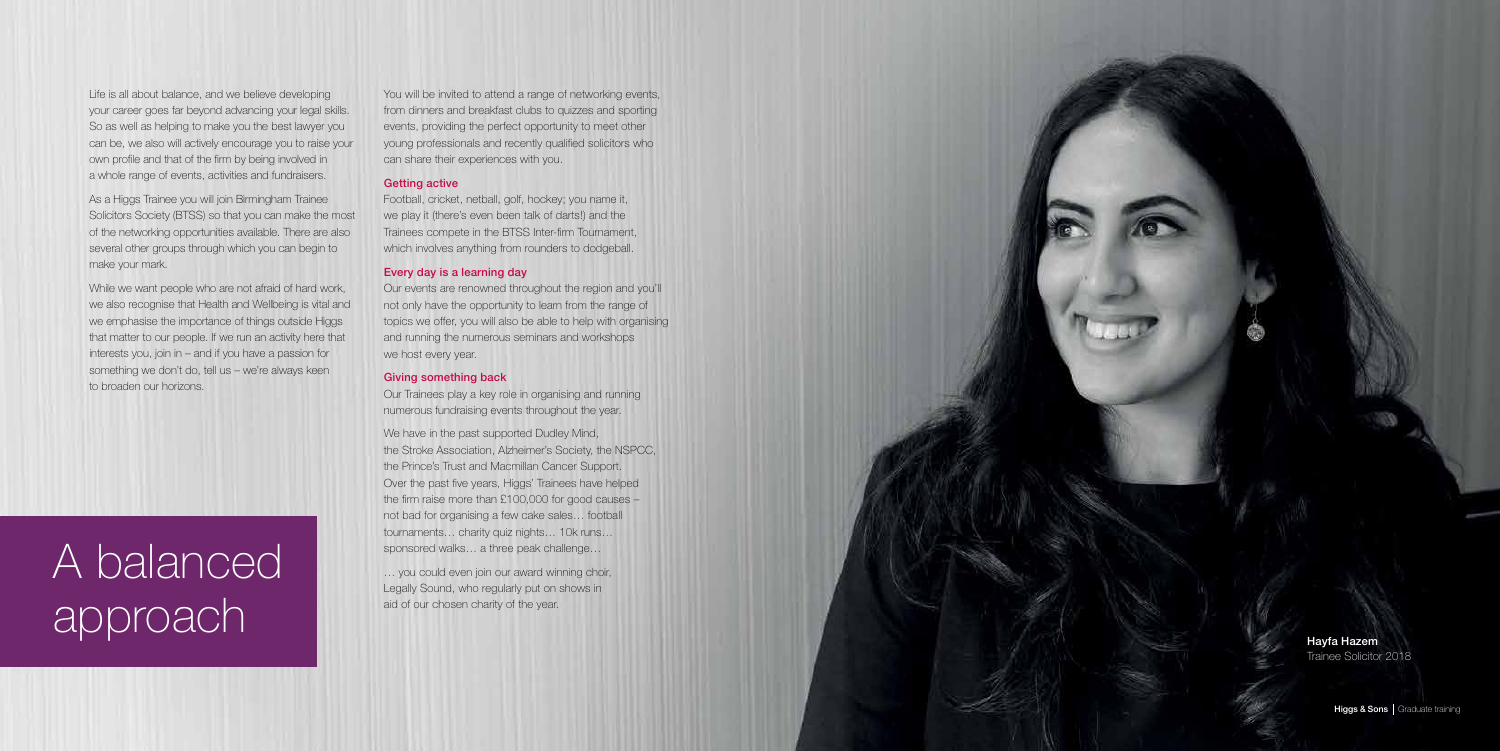At Higgs & Sons you'll never be just a number. We value individuals. We want to get to know the real you, and help nurture your skills, your ambition, your enthusiasm.

When you take up a training contract with Higgs & Sons, we'll give you the freedom and autonomy to make your most effective personal contribution. You'll be a part of the team from the moment you walk through the door.

### Freedom and Autonomy

You'll be given one to one involvement with Partners and other lawyers, who will share their experience, giving you a real handson approach. You will also benefit from regular appraisals with your supervisors, an 'open door' support policy, professional training courses and mentoring from one of our Partners.

We'll give you flexibility and a choice of seats, helping you find the area of our profession where you will excel.



You'll also be assigned a current Trainee as your 'buddy', someone who has been in your position and can answer all of your questions.

# More than a number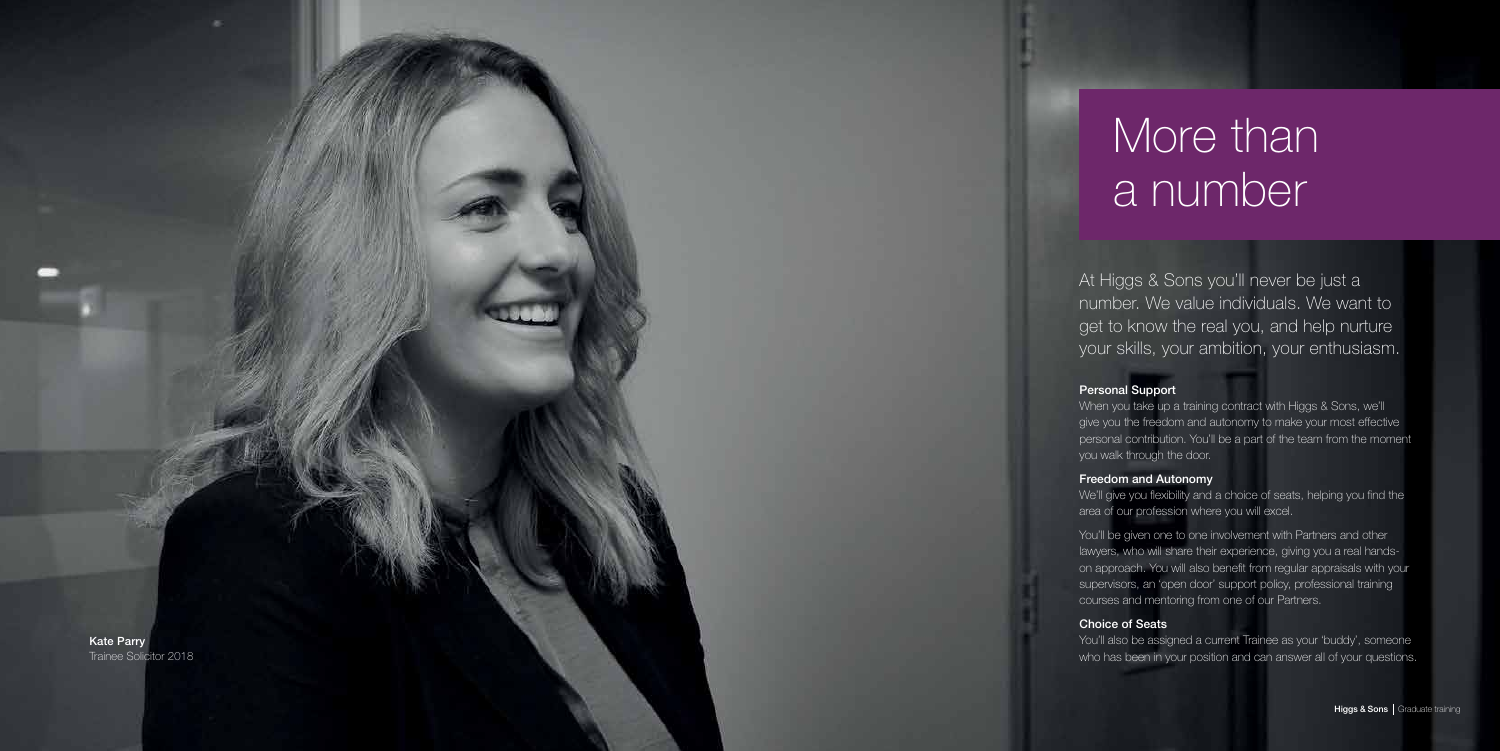## Clare Langford Partner, Clinical Negligence. Trainee 2001– 03

Matthew Norgrove Trainee Solicitor 2017

> Aidan Clucas Trainee Solicitor 2018

# What we say

## day one and had the SUPPOrt from colleagues at partner level, giving me the CONTIDENCE | needed

Higgs offers specialisms in all aspects of law and its seat rotation system allows Trainees to qualify with a substantial level of experience - and a real taste of life in a busy legal team

Georgia Stott Solicitor, Dispute Resolution. Trainee 2015–17 I felt Valued as a professional from

to get involved

Matthew Norgrove Trainee Solicitor 2017

> The firm is renowned for the exceptional quality of its legal advice, something that can only be maintained by excellent training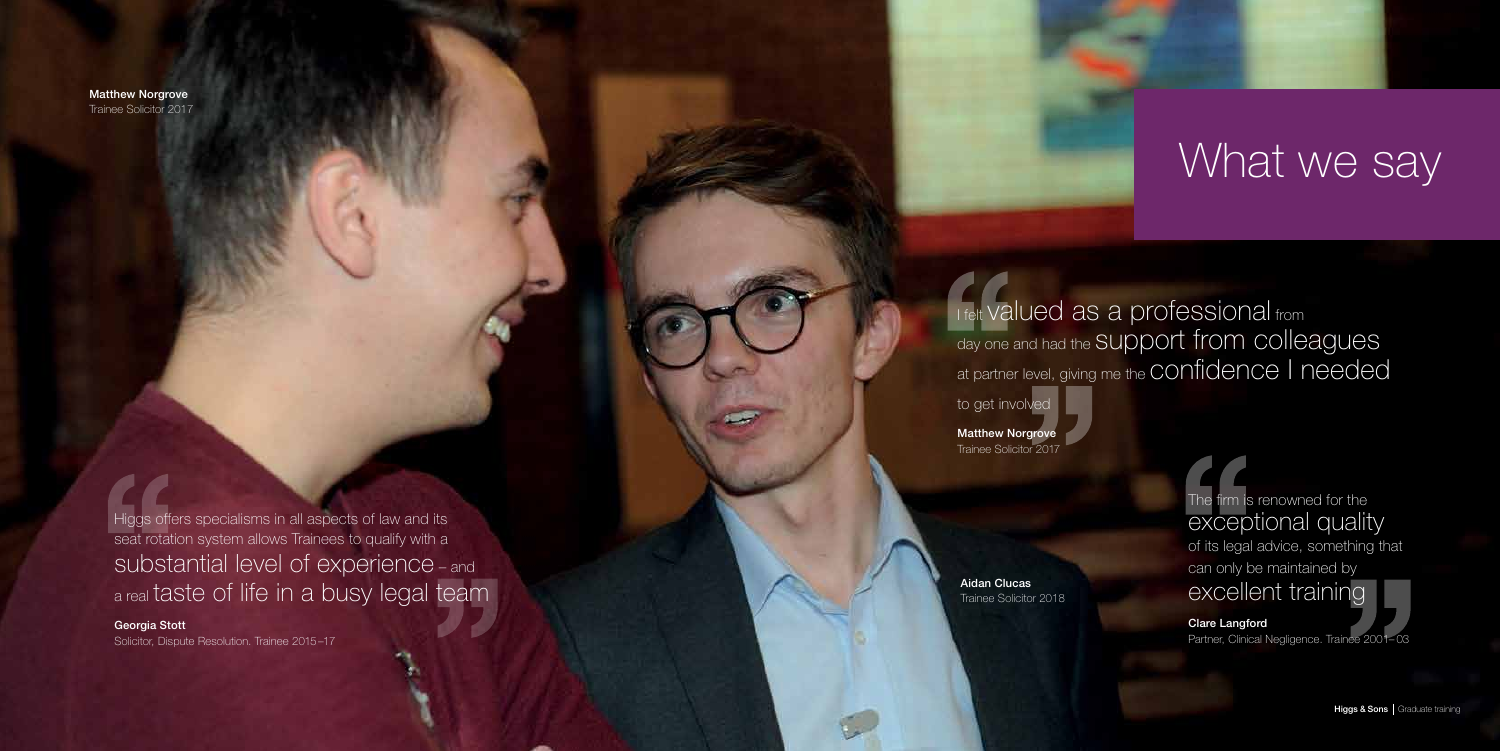Higgs & Sons is one of the largest, most experienced and respected law firms in the West Midlands, employing over 230 staff.

We are highly regarded in the Legal 500 and Chambers guides to the Legal Profession.

Our lawyers offer specialist advice to private clients and businesses regionally, nationally and internationally.

In recent years we have received numerous accolades, including:

> We aim to give you a  $\text{solid}$ , all-round understanding of our business, before you concentrate on your chosen discipline.

We currently take on 6 Trainees per year

- Birmingham Law Society Law Firm of the Year
- The Lawyer's Regional/National Law Firm of the Year finalist
- Midlands Dealmakers Corporate Law Firm of the Year

# The sum of our parts

We ask First Years for their  $\text{top}$ seat choices which we will try to accommodate. This is reviewed at each seat stage.

A Higgs Training Contract is made up of  $4 \times 4$  month seats with the final eight month block usually being spent in a preferred seat for qualification.

First Year Trainees earn £23,500. Second year Trainees earn £25,000. There are a range of other benefits including Health and Wellbeing days, BUPA health care and numerous staff activities.





Second Year Trainees are consulted to obtain their post qualification preferences and liaise with Heads of Department as to vacancies in each area.

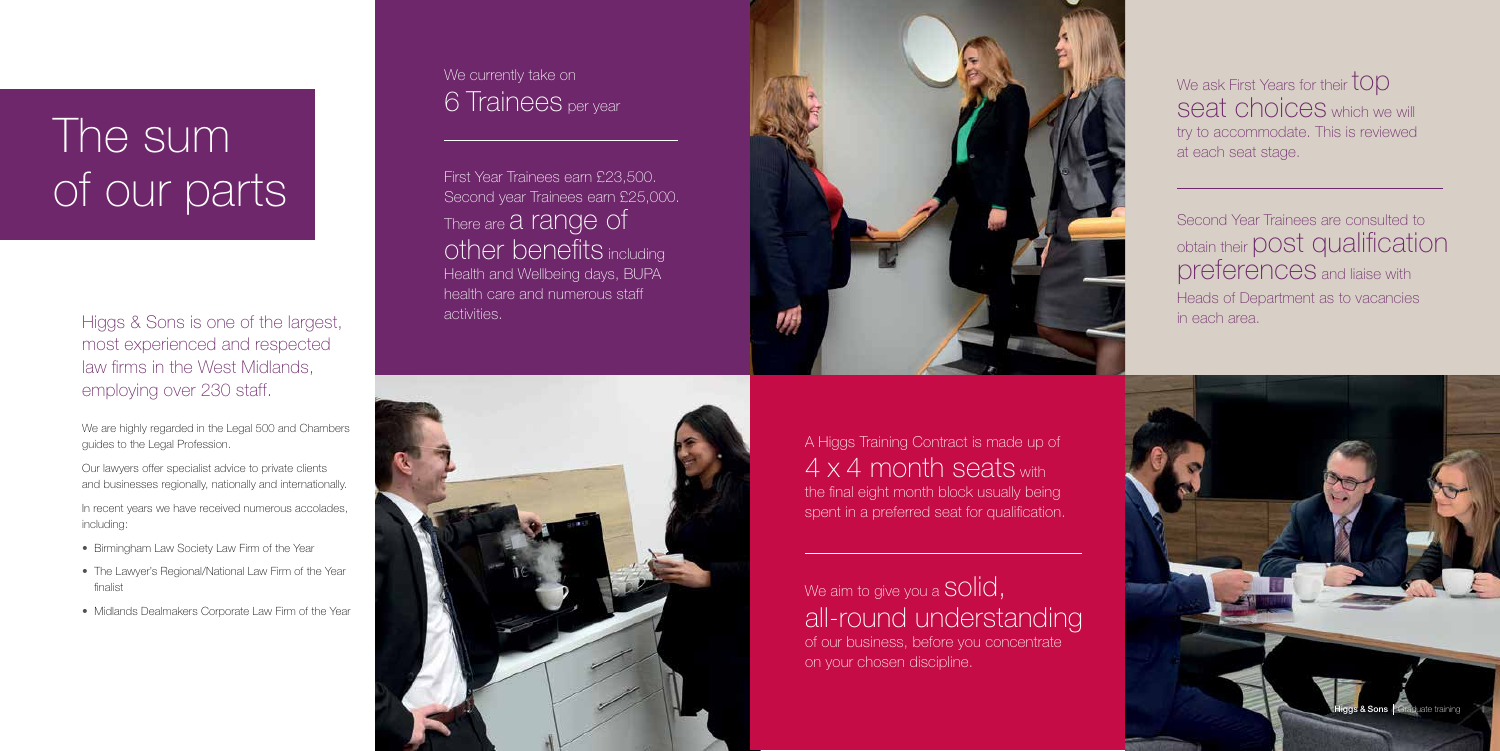Our Trainee Programme works in the real world Our Trainee Programme works in the real world with real clients, caseloads and responsibilities.



We advise and assist many thousands of clients and their families throughout the UK, solving often complex problems involving property, wealth protection, assets and other financial matters.

**Services** 

As one of the leading providers of commercial property advice in the region, our specialist team has experience in acting for a range of clients from sole traders to major national corporations.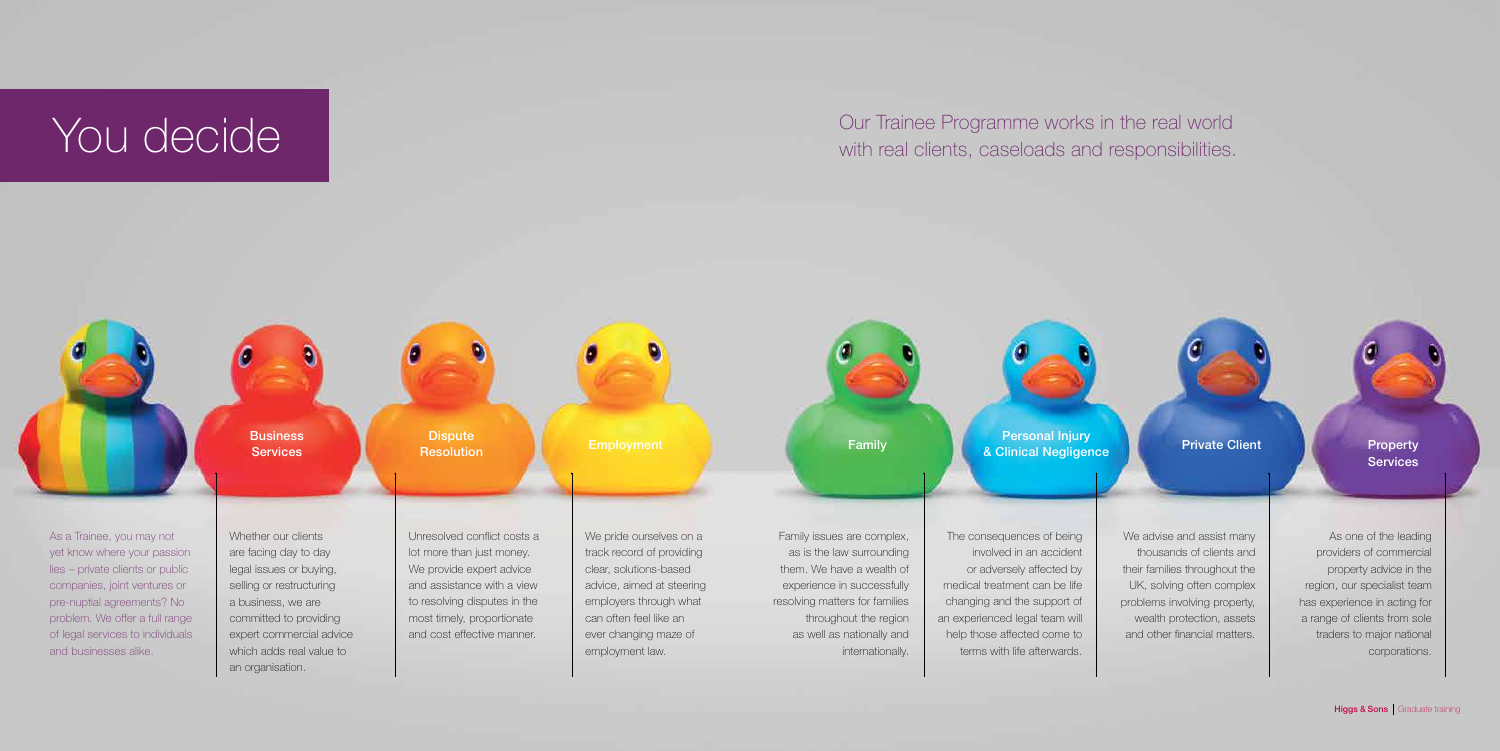Higgs & Sons is a place for people to achieve their ambitions and we always recognise ability, commitment and initiative. So, what of the immediate future? If you're interested in taking the next step, we'd love to hear from you.

### Why?

Along with all the other benefits of working at a top 150 law firm such as Higgs & Sons, we offer financial assistance in relation to your GLD or LPC. We also support paid vacation schemes for Trainees.

### How?

Simply fill in the online application form on our website: www.higgsandsons.co.uk, or email beyourself@higgsandsons.co.uk at any time for further information.

There is an initial online application form to fill in, which can be found on our website.

> Hopefully we've given you a taste of what it's like to be part of the Higgs team. So now it's your turn. Tell us:

### What makes you stand out?

Why you are a Higgs person?

### What have you achieved?

And though the world of academia is important, remember the world doesn't begin and end in the classroom.

### What will you bring to the team?

How are you going to make your mark?

### Individuals need apply

### Who?

We pride ourselves on taking on individuals with great academics, sparkling personalities, ambition and drive. A 2:1 degree is preferred, but you don't necessarily need to have studied law.

### What?

If your application is successful, we may then invite you to a 'be yourself' assessment day which comprises group tasks, written exercises and presentations and a panel interview with the HR team and selected Partners.

### When?

The deadline for applications is in June. The specific date can be found on our website www.higgsandsons.co.uk/ graduates. We generally recruit two years in advance, however we are always on the look out for the right candidates so do feel free to get in touch with our HR team at any time.



# Over to you